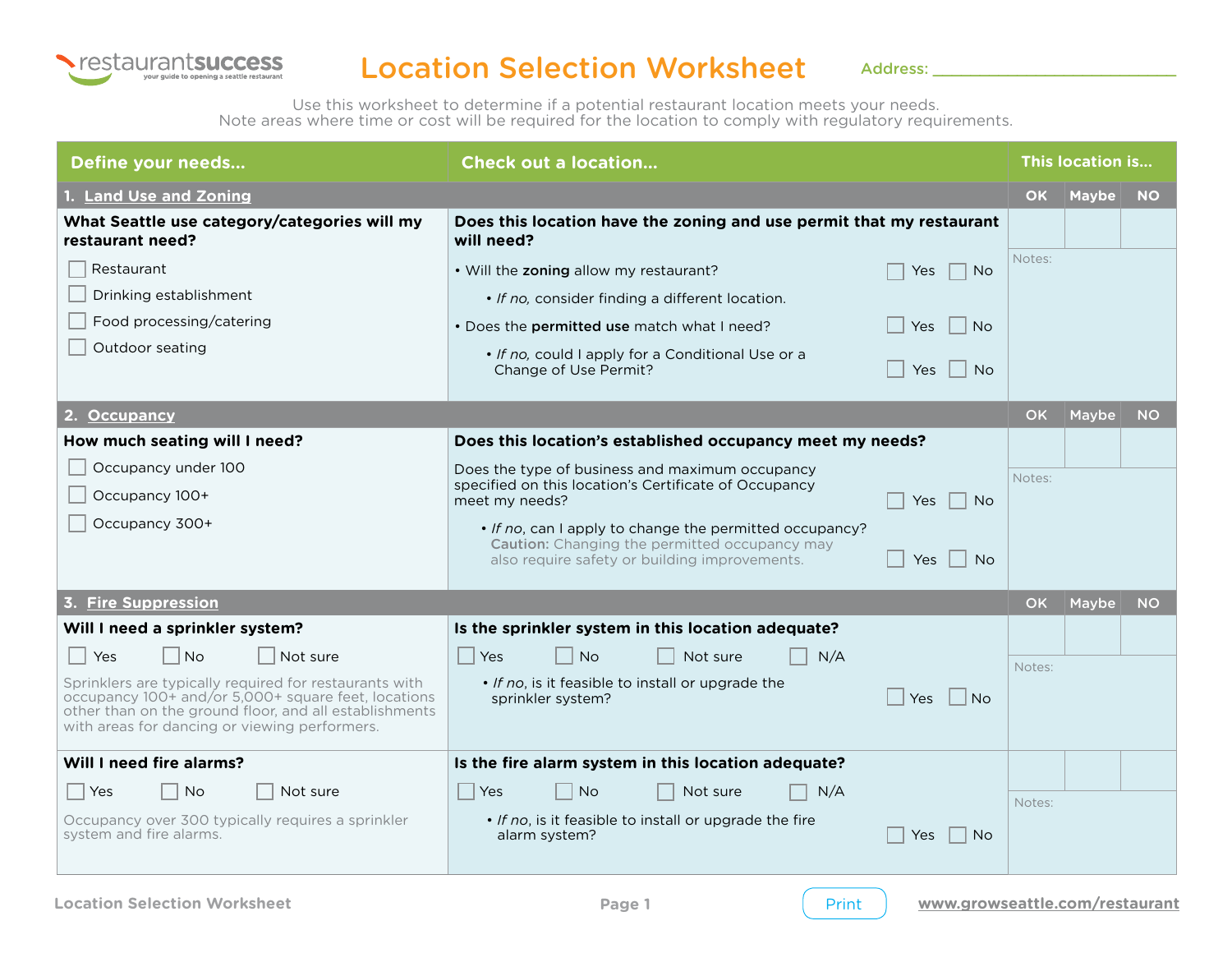| Define your needs                                                                                                                                                                                               | <b>Check out a location</b>                                                                                                                                |           | This location is |           |  |
|-----------------------------------------------------------------------------------------------------------------------------------------------------------------------------------------------------------------|------------------------------------------------------------------------------------------------------------------------------------------------------------|-----------|------------------|-----------|--|
| 4. Parking                                                                                                                                                                                                      |                                                                                                                                                            | <b>OK</b> | Maybe            | <b>NO</b> |  |
| What types of parking facilities might be<br>needed for my restaurant?                                                                                                                                          | Is the existing parking adequate to meet my<br>Yes<br><b>No</b><br>business needs and city requirements?                                                   |           |                  |           |  |
| Street parking<br>Public parking<br>Private parking<br>Valet                                                                                                                                                    | • If this location requires a change in permitted use to<br>allow my restaurant, will the change of use require<br>additional parking?<br><b>No</b><br>Yes | Notes:    |                  |           |  |
| Not sure                                                                                                                                                                                                        | • If yes, is it feasible to add parking?<br><b>No</b><br>Yes                                                                                               |           |                  |           |  |
| 5. Waterfront                                                                                                                                                                                                   |                                                                                                                                                            | <b>OK</b> | <b>Maybe</b>     | <b>NO</b> |  |
| Will I consider locations that are on or near                                                                                                                                                                   | Is this location within 200 feet of a shoreline?<br>No.<br>Yes                                                                                             |           |                  |           |  |
| water?<br>Not sure<br>∣ ∣Yes<br><b>No</b>                                                                                                                                                                       | . If yes, will I be able to meet the shoreline-related<br> No<br>Yes<br>requirements?                                                                      | Notes:    |                  |           |  |
| <b>6. Historic Locations</b>                                                                                                                                                                                    |                                                                                                                                                            | <b>OK</b> | <b>Maybe</b>     | <b>NO</b> |  |
| Will I consider locations in historic buildings or                                                                                                                                                              | Is this a landmark building or in a historic district?<br><b>No</b><br>Yes                                                                                 |           |                  |           |  |
| districts?<br><b>No</b><br>Not sure<br>  Yes                                                                                                                                                                    | . If yes, will I be able to meet the landmark and/or<br>historic requirements?<br><b>No</b><br>Yes                                                         | Notes:    |                  |           |  |
| 7. Outdoor Seating                                                                                                                                                                                              |                                                                                                                                                            | <b>OK</b> | <b>Maybe</b>     | <b>NO</b> |  |
| Will I have outdoor seating?                                                                                                                                                                                    | Does this location's zoning allow outdoor seating?<br>Yes<br>No.                                                                                           |           |                  |           |  |
| Tables and chairs open to the public<br>Sidewalk café with table service<br>None                                                                                                                                | . If yes, Is there enough room to meet the set back<br>and clearance requirements?<br><b>No</b><br>Yes                                                     | Notes:    |                  |           |  |
| 8. Serving Alcohol                                                                                                                                                                                              |                                                                                                                                                            | <b>OK</b> | Maybe            | <b>NO</b> |  |
| Will my restaurant serve alcohol?                                                                                                                                                                               | Can this location meet the criteria for obtaining a Liquor License?                                                                                        |           |                  |           |  |
| $\Box$ No<br>$\Box$ Not sure<br>$\Box$ Yes<br>Serving alcohol requires Liquor License; 60-90 days<br>for approval and both the location and applicant must<br>meet the criteria for obtaining a Liquor License. | N/A<br>Yes<br><b>No</b><br>Not sure                                                                                                                        | Notes:    |                  |           |  |

Print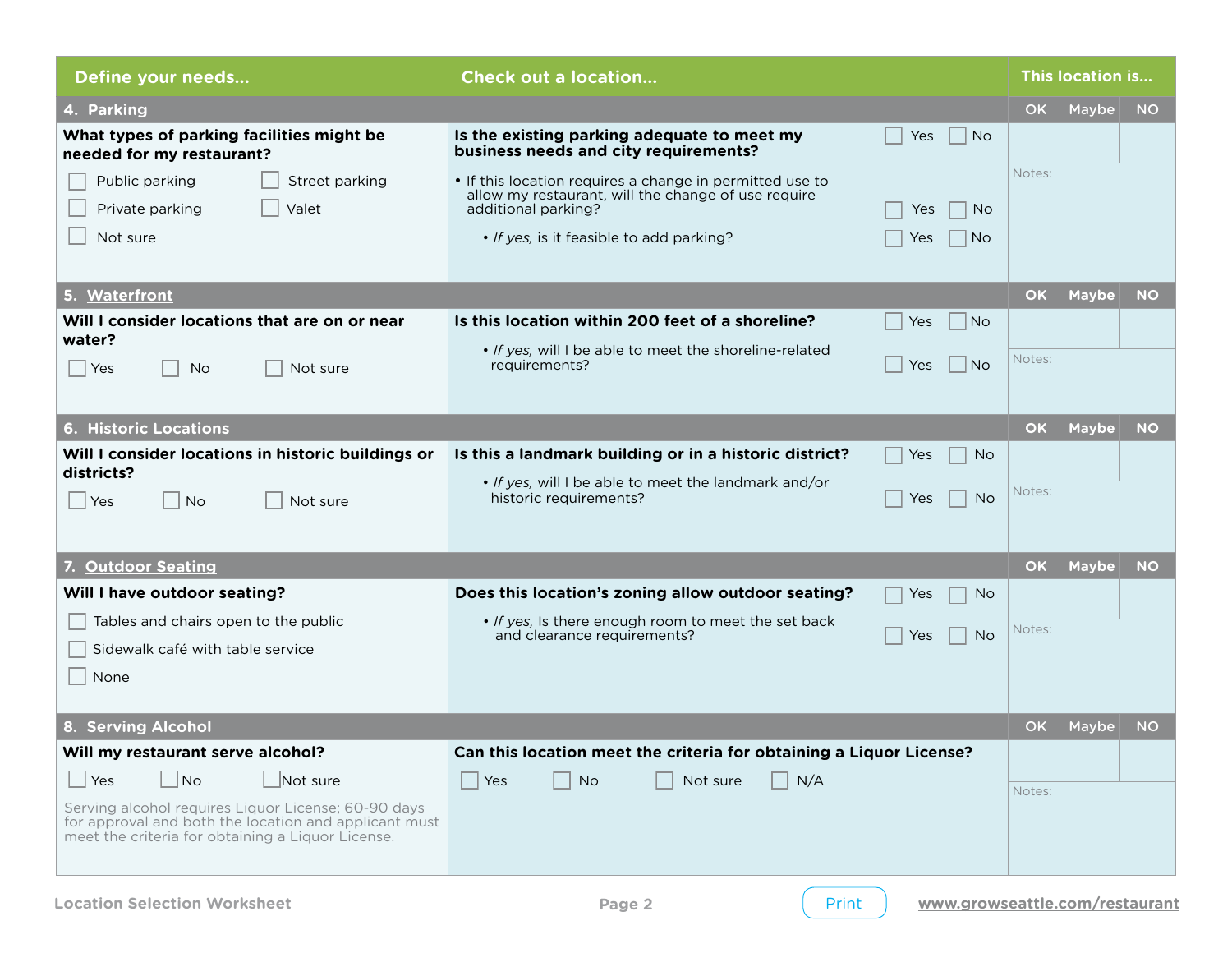| Define your needs                                                                                                                                    | <b>Check out a location</b>                                                                                                                                                                                                                                                                                                                                                                                                                                                                                                                        | This location is |       |           |
|------------------------------------------------------------------------------------------------------------------------------------------------------|----------------------------------------------------------------------------------------------------------------------------------------------------------------------------------------------------------------------------------------------------------------------------------------------------------------------------------------------------------------------------------------------------------------------------------------------------------------------------------------------------------------------------------------------------|------------------|-------|-----------|
| 9. "Substantial" Renovations and Barrier-free Accessibility                                                                                          |                                                                                                                                                                                                                                                                                                                                                                                                                                                                                                                                                    | <b>OK</b>        | Maybe | <b>NO</b> |
| How much renovating am I willing to do?<br>Very little, such as paint/decor<br>Simple remodel<br>Major remodel<br>Not sure                           | Could my renovations to this location be classified as "Substantial"<br>renovations (costing more than 60% of the building's value)?<br>$ $ Yes<br>No<br>Not sure<br>• If yes and the renovation is determined to be substantial, I may<br>also need to:<br>• Meet safety and fire codes.<br>• Seismically update the building's structure.<br>• Meet all accessibility barrier-free requirements (ADA).<br>. If not substantial, and you still need a building permit, then 20% of<br>alteration expenses must go toward improving accessibility. | Notes:           |       |           |
| 10. Kitchen Exhaust System                                                                                                                           |                                                                                                                                                                                                                                                                                                                                                                                                                                                                                                                                                    | <b>OK</b>        | Maybe | <b>NO</b> |
| Will my menu require kitchen exhaust hoods?<br>No hoods<br>Type I hood(s): grease and smoke.<br>Type II hood(s): steam, heat, and odor.              | Does this location have the Type I exhaust hood(s) I need?<br><b>No</b><br>$\Box$ N/A<br>$\blacksquare$<br>Yes<br>. If no, ensure that a Type I hood vent can be installed through the roof.<br>Does this location have the Type II exhaust hood(s) I need?<br>$ $ No<br>N/A<br>Yes                                                                                                                                                                                                                                                                | Notes:           |       |           |
| 11. Grease Treatment                                                                                                                                 |                                                                                                                                                                                                                                                                                                                                                                                                                                                                                                                                                    | <b>OK</b>        | Maybe | <b>NO</b> |
| What level of grease treatment will I need<br>based on my menu and volume of food service?<br>Grease trap(s)<br>Large grease interceptor<br>Not Sure | Does this location have appropriate grease traps or interceptors?<br>No<br>$\Box$ Not sure<br>- 1<br>Yes<br>. If no, I will have to install:<br>Grease trap(s)<br>Large grease interceptor<br>Caution: ensure there is space for installation.                                                                                                                                                                                                                                                                                                     | Notes:           |       |           |